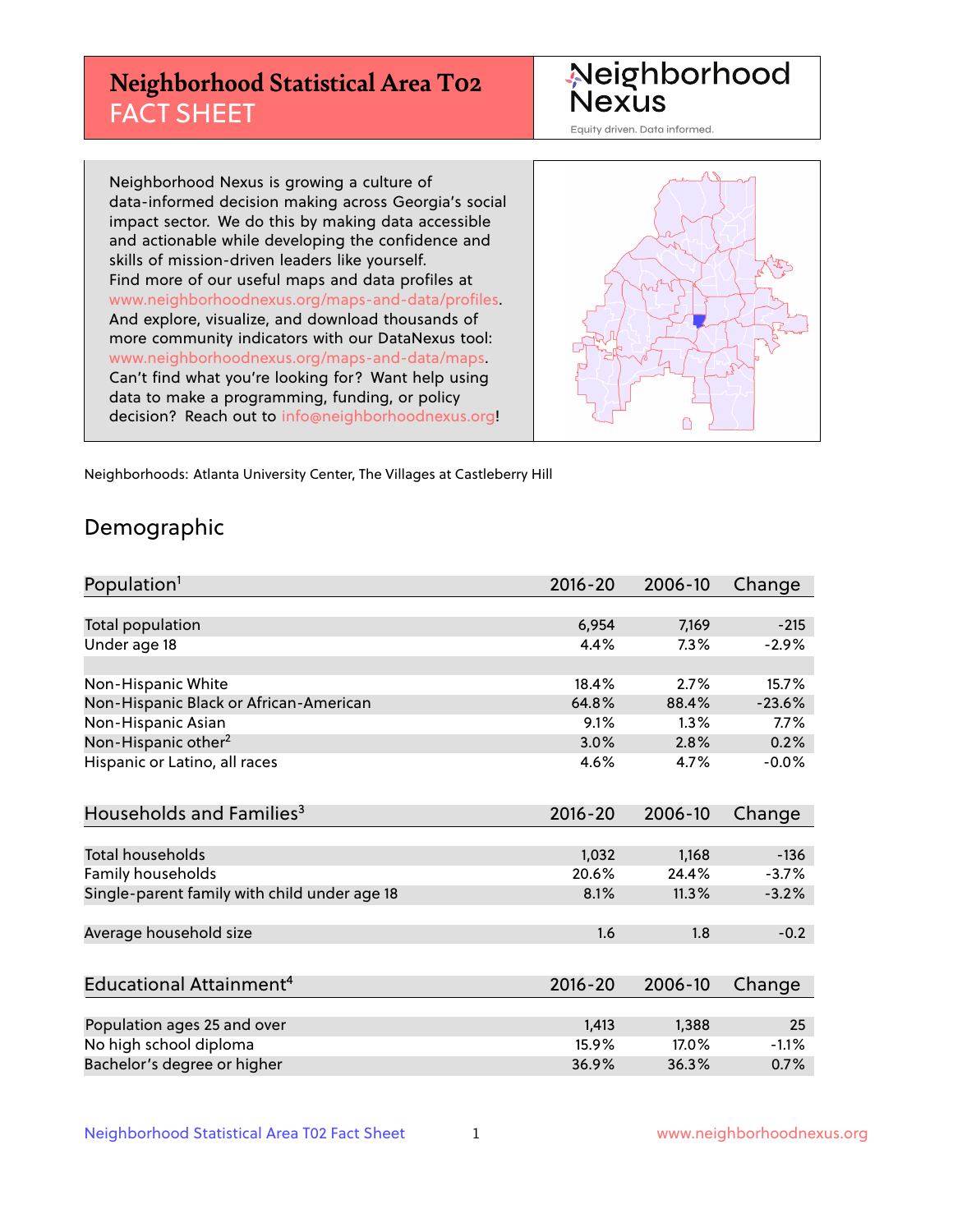# Change Measures, continued...

| Employment <sup>5</sup>                                 | $2016 - 20$    | 2006-10        | Change            |
|---------------------------------------------------------|----------------|----------------|-------------------|
|                                                         |                |                |                   |
| Total workers residing in Neighborhood Statistical Area | 1,468<br>27.2% | 1,779<br>36.5% | $-311$<br>$-9.4%$ |
| Workers with earnings \$1250/month or less              | 37.7%          | 46.3%          | $-8.5%$           |
| Workers with earnings \$1251/month to \$3333/month      | 35.1%          | 17.2%          | 17.9%             |
| Workers with earnings greater than \$3333/month         |                |                |                   |
| Total jobs located in Neighborhood Statistical Area     | 4,052          | 3,011          | 1,041             |
| Jobs with earnings \$1250/month or less                 | 19.3%          | 19.0%          | 0.4%              |
| Jobs with earnings \$1251/month to \$3333/month         | 25.0%          | 45.3%          | $-20.4%$          |
| Jobs with earnings greater than \$3333/month            | 55.7%          | 35.7%          | 20.0%             |
|                                                         |                |                |                   |
| Jobs/workers ratio                                      | 2.8            | 1.7            | 1.1               |
|                                                         |                |                |                   |
| Income and Poverty <sup>6</sup>                         | 2016-20        | 2006-10        | Change            |
|                                                         |                |                |                   |
| Median household income                                 | \$39,132       | \$25,851       | \$13,280          |
|                                                         |                |                |                   |
| Population for whom poverty status is determined        | 1,711          | 2,140          | $-429$            |
| Population below poverty                                | 27.1%          | 36.7%          | $-9.6%$           |
| Housing <sup>7</sup>                                    | $2016 - 20$    | 2006-10        | Change            |
|                                                         |                |                |                   |
| Total housing units                                     | 1,191          | 1,454          | $-262$            |
| Occupied housing units                                  | 86.6%          | 80.4%          | 6.3%              |
| Vacant housing units                                    | 13.4%          | 19.6%          | $-6.3%$           |
|                                                         |                |                |                   |
| Occupied housing units                                  | 1,032          | 1,168          | $-136$            |
| Owner occupied housing units                            | 26.9%          | 19.8%          | 7.1%              |
| Renter occupied housing units                           | 73.1%          | 80.2%          | $-7.1%$           |
|                                                         |                |                |                   |
| Access to a Vehicle <sup>8</sup>                        | $2016 - 20$    | 2006-10        | Change            |
|                                                         |                |                |                   |
| Occupied housing units                                  | 1,032          | 1,168          | $-136$            |
| No vehicle available                                    | 30.5%          | 29.8%          | 0.7%              |
|                                                         |                |                |                   |
| Crime Rates, per 10,000 Population <sup>9</sup>         | 2017-21        | 2012-16        | Change            |
|                                                         |                |                |                   |
| All Part I crimes                                       | 186.1          | 393.8          | $-207.7$          |
| Violent crime                                           | 36.5           | 79.0           | $-42.5$           |
| Murder                                                  | 1.2            | 1.1            | 0.0               |
| Robbery                                                 | 10.6           | 46.4           | $-35.8$           |
| Aggravated assault                                      | 24.7           | 31.5           | $-6.7$            |
| Property crime                                          | 149.5          | 314.8          | $-165.3$          |
| <b>Burglary</b>                                         | 24.4           | 77.3           | $-52.9$           |
| Larceny                                                 | 96.3           | 174.3          | $-77.9$           |
| Vehicle theft                                           | 28.8           | 63.2           | $-34.5$           |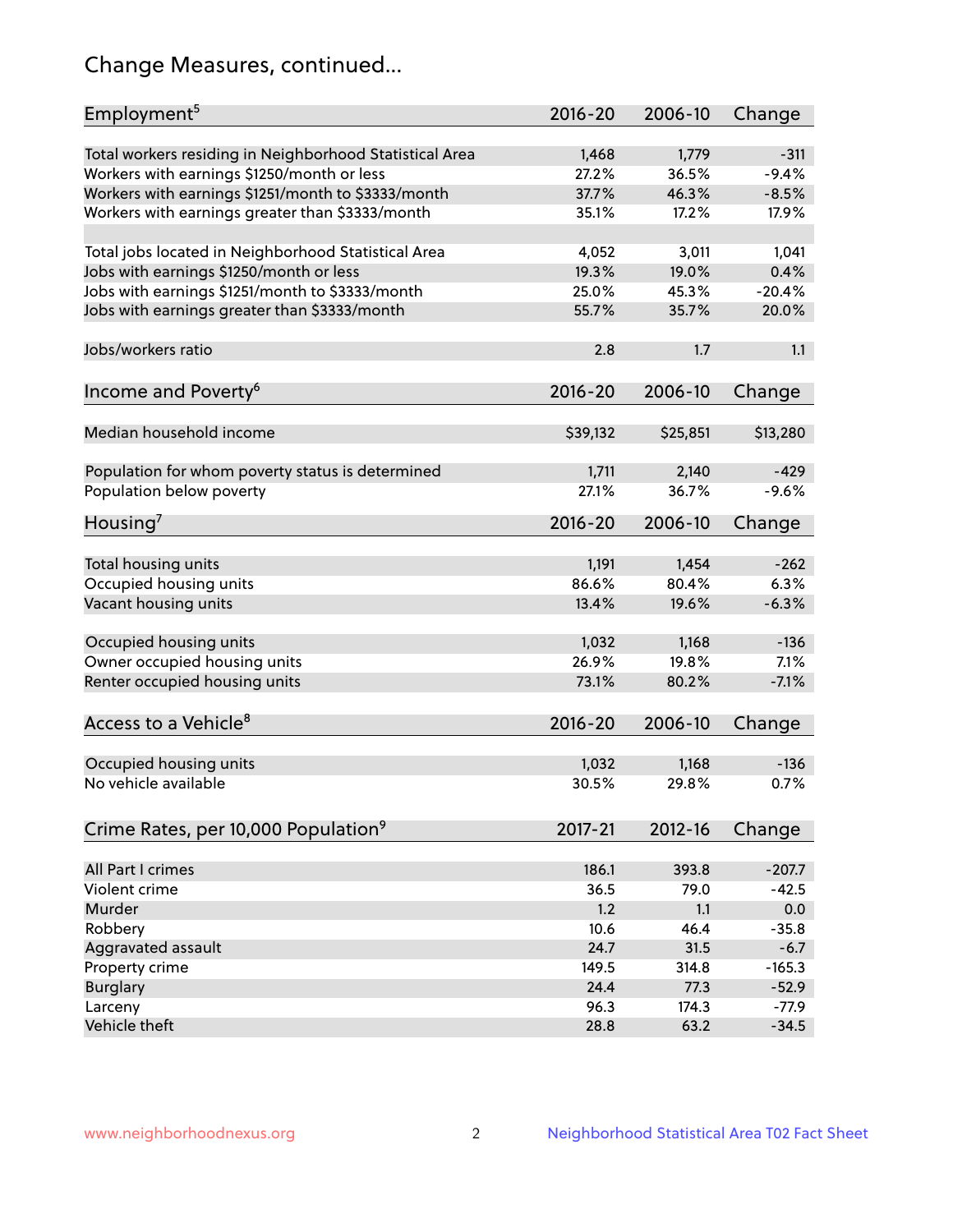# Current Data: Demographic

| Sex and Age, 2016-20 <sup>10</sup>                    | <b>Estimate</b> | Margin of Error        |
|-------------------------------------------------------|-----------------|------------------------|
| Total population                                      | 6,954           | $\pm$ 793              |
| Male                                                  | 47.7%           | $\pm$ 5.8%             |
| Female                                                | 52.3%           | $\pm$ 5.7%             |
| Under 5 years                                         | 0.8%            | $\pm 1.1\%$            |
| 5 to 9 years                                          | 1.2%            | $\pm$ 0.9%             |
| 10 to 14 years                                        | 0.7%            | $\pm$ 0.4%             |
| 15 to 19 years                                        | 40.8%           | $\pm$ 6.0%             |
| 20 to 24 years                                        | 36.2%           | $\pm$ 3.9%             |
| 25 to 34 years                                        | 6.6%            | $\pm 2.1\%$            |
| 35 to 44 years                                        | 3.5%            | ±1.8%                  |
| 45 to 54 years                                        | 4.3%            | $\pm 1.6\%$            |
| 55 to 59 years                                        | 0.7%            | $\pm$ 0.7%             |
| 60 to 64 years                                        | 0.6%            | $\pm$ 0.8%             |
| 65 to 74 years                                        | 3.2%            | $\pm1.5\%$             |
| 75 to 84 years                                        | 1.3%            | $\pm$ 0.9%             |
| 85 years and over                                     | 0.0%            | $\pm$ 0.5%             |
| Median age (years)                                    | 20.4            | $\pm$ 0.1              |
| Race and Ethnicity, 2016-20 <sup>11</sup>             | <b>Estimate</b> | Margin of Error        |
| Total population                                      | 6,954           | $\pm$ 793              |
| Hispanic or Latino (of any race)                      | 4.6%            | $\pm 3.0\%$            |
| Not Hispanic or Latino                                | 95.4%           | ±15.2%                 |
| White alone                                           | 18.4%           | $\pm$ 3.9%             |
| Black or African American alone                       | 64.8%           | ±6.7%                  |
| American Indian and Alaska Native alone               | 0.0%            | $\pm$ 0.3%             |
| Asian alone                                           | 9.1%            | $\pm 2.5\%$            |
| Native Hawaiian and other Pacific Islander alone      | 0.0%            | $\pm$ 0.3%             |
| Some other race alone                                 | 0.1%            | $\pm$ 0.3%             |
| Two or more races                                     | 3.0%            | $\pm1.5\%$             |
| U.S. Citizenship Status, 2016-20 <sup>12</sup>        | <b>Estimate</b> | <b>Margin of Error</b> |
| Foreign-born population                               | 452             | $\pm$ 162              |
| Naturalized U.S. citizen                              | 34.4%           | $\pm$ 11.8%            |
| Not a U.S. citizen                                    | 65.6%           | $\pm 21.8\%$           |
| Citizen, Voting Age Population, 2016-20 <sup>13</sup> | <b>Estimate</b> | Margin of Error        |
| Citizen, 18 and over population                       | 6,350           | $\pm 782$              |
| Male                                                  | 47.3%           | $\pm$ 6.5%             |
| Female                                                | 52.7%           | $\pm$ 5.8%             |
|                                                       |                 |                        |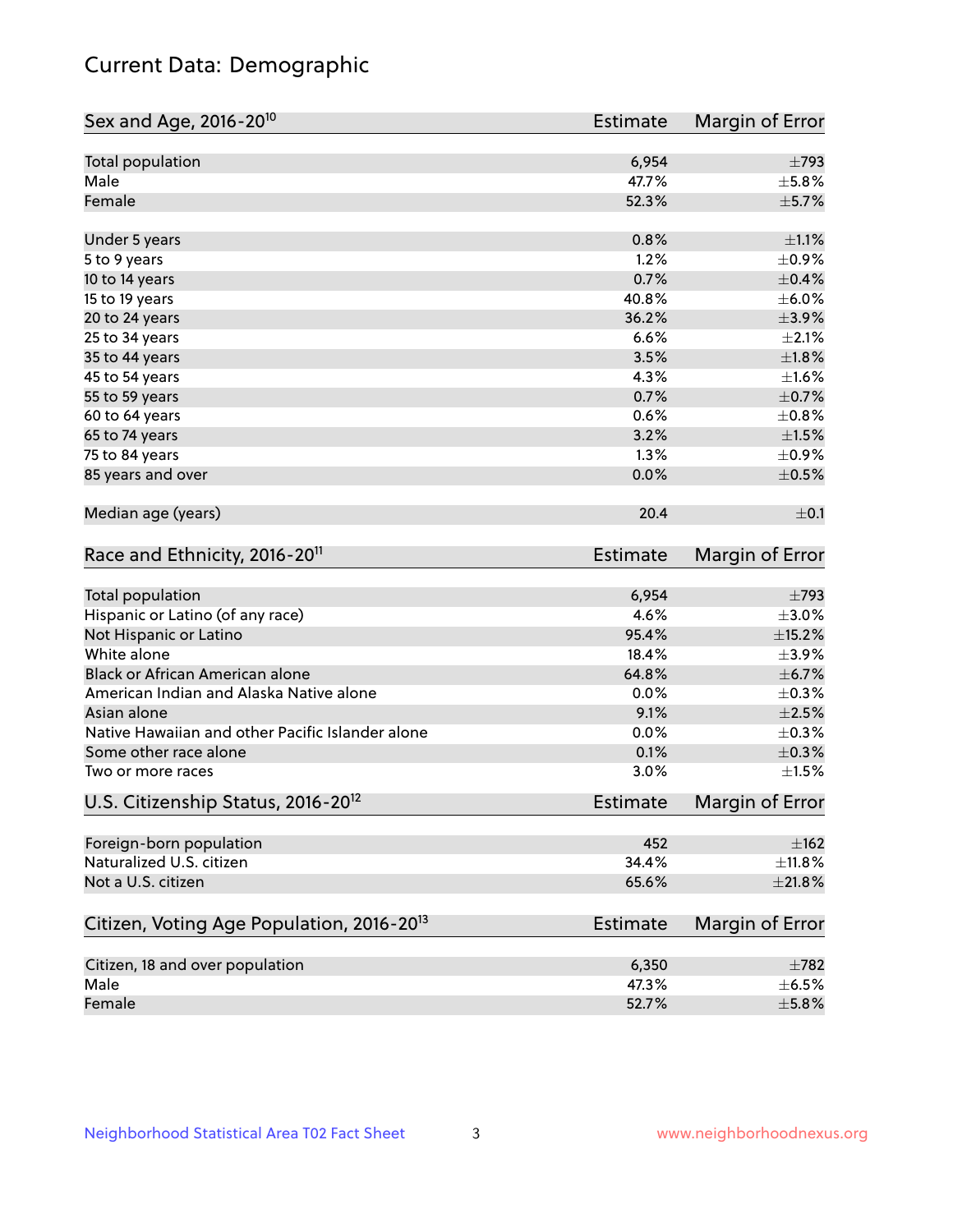# Current Data: Economic

| Income, 2016-20 <sup>14</sup>                           | Estimate     | Margin of Error        |
|---------------------------------------------------------|--------------|------------------------|
|                                                         |              |                        |
| All households                                          | 1,032        | $\pm$ 177              |
| Less than \$10,000                                      | 17.7%        | $\pm$ 8.0%             |
| \$10,000 to \$14,999                                    | 5.1%         | $\pm 3.5\%$            |
| \$15,000 to \$24,999                                    | 12.5%        | $\pm$ 6.9%             |
| \$25,000 to \$34,999                                    | 8.1%         | $\pm$ 5.9%             |
| \$35,000 to \$49,999                                    | 17.4%        | $\pm$ 8.9%             |
| \$50,000 to \$74,999                                    | 11.7%        | $\pm$ 7.6%             |
| \$75,000 to \$99,999                                    | 11.7%        | $\pm$ 8.3%             |
| \$100,000 to \$149,999                                  | 11.1%        | $\pm$ 10.5%            |
| \$150,000 to \$199,999                                  | 2.5%         | $\pm 2.9\%$            |
| \$200,000 or more                                       | 2.2%         | $\pm$ 3.1%             |
| Median household income (dollars)                       | \$39,132     | ±5,384                 |
| Mean household income (dollars)                         | \$52,681     | ±11,987                |
| Households with earnings                                | 71.7%        | ±12.7%                 |
| Mean earnings (dollars)                                 | \$58,222     | ±14,425                |
| Households with Social Security                         | 25.7%        | $\pm$ 7.9%             |
| Mean Social Security income (dollars)                   | \$13,548     | $\pm 2,182$            |
| Households with retirement income                       | 8.4%         | $\pm$ 6.1%             |
| Mean retirement income (dollars)                        | \$21,443     | ±10,354                |
| Households with Supplemental Security Income            | 12.2%        | $\pm$ 5.8%             |
| Mean Supplemental Security Income (dollars)             | \$3,829      | $\pm 2,054$            |
| Households with cash public assistance income           | 0.1%         | $\pm 2.3\%$            |
| Mean cash public assistance income (dollars)            | \$0          | $\pm 0$                |
| Households with Food Stamp/SNAP benefits in the past 12 | 20.0%        | ±6.8%                  |
| months                                                  |              |                        |
| Family households                                       | 213          | ±90                    |
| Less than \$10,000                                      | 5.8%         | $\pm$ 14.5%            |
| \$10,000 to \$14,999                                    | 15.0%        | ±13.9%                 |
| \$15,000 to \$24,999                                    | 10.5%        | ±16.3%                 |
| \$25,000 to \$34,999                                    | 8.9%         | ±16.9%                 |
| \$35,000 to \$49,999                                    | 9.9%         | ±21.8%                 |
| \$50,000 to \$74,999                                    | 19.8%        | ±29.1%                 |
| \$75,000 to \$99,999                                    | 19.3%        | ±18.6%                 |
| \$100,000 to \$149,999                                  | 7.9%         | $\pm$ 15.9%            |
| \$150,000 to \$199,999                                  |              |                        |
| \$200,000 or more                                       | 0.0%<br>2.9% | ±11.3%                 |
| Median family income (dollars)                          |              | $\pm$ 13.5%<br>±19,073 |
| Mean family income (dollars)                            | \$39,942     |                        |
|                                                         | \$54,918     | ±21,537                |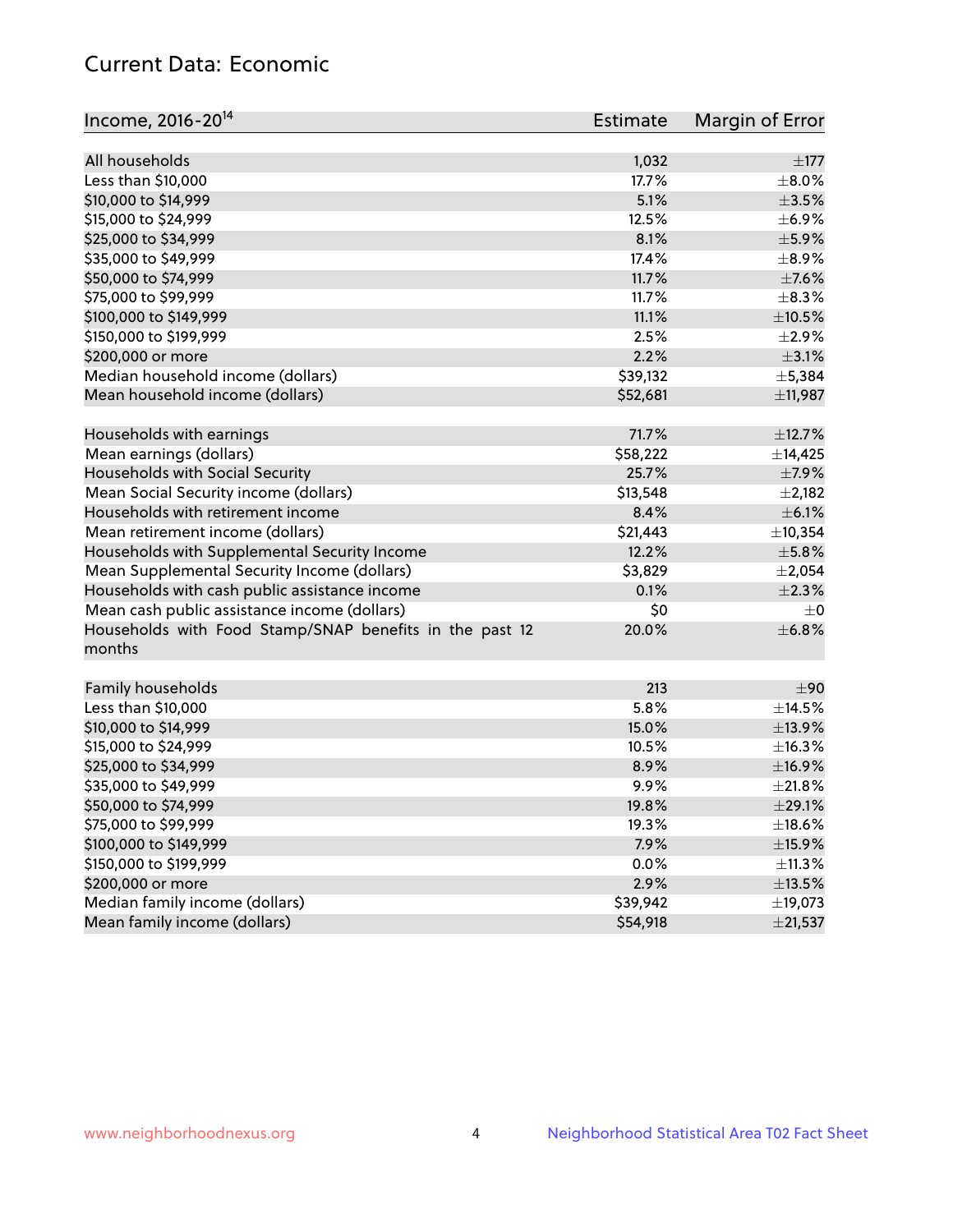# Current Data: Economic, continued...

| Income, 2016-20, continued <sup>15</sup>                              | <b>Estimate</b> | <b>Margin of Error</b> |
|-----------------------------------------------------------------------|-----------------|------------------------|
|                                                                       |                 |                        |
| Nonfamily households                                                  | 819             | $\pm$ 174              |
| Median nonfamily income (dollars)                                     | \$38,855        | $\pm$ 7,926            |
| Mean nonfamily income (dollars)                                       | \$52,099        | ±13,922                |
| Median earnings for workers (dollars)                                 | \$6,265         | ±961                   |
| Median earnings for male full-time, year-round workers<br>(dollars)   | \$50,310        | ±12,710                |
| Median earnings for female full-time, year-round workers<br>(dollars) | \$28,284        | ±5,934                 |
| Per capita income (dollars)                                           | \$10,200        | $\pm 2,067$            |
| Families Below Poverty Level, 2016-20 <sup>16</sup>                   | <b>Estimate</b> | <b>Margin of Error</b> |
|                                                                       |                 |                        |
| <b>All Families</b>                                                   | 213             | ±90                    |
| Percent below poverty                                                 | 25.5%           | $\pm$ 15.0%            |
| Families with related children under 18 years                         | 142             | $\pm$ 93               |
| Percent below poverty                                                 | 19.3%           | ±29.7%                 |
| Families with related children under 5 years only                     | 32              | $\pm 78$               |
| Percent below poverty                                                 | 0.0%            | ±130.7%                |
| Married couple families                                               | 90              | ±70                    |
| Percent below poverty                                                 | 12.2%           | ±26.5%                 |
| Married couple families with related children under 18 years          | 58              | $\pm$ 64               |
| Percent below poverty                                                 | $0.0\%$         | ±41.3%                 |
| Married couple families with related children under 5 years           | 32              | $\pm 61$               |
| Percent below poverty                                                 | $0.0\%$         | ±75.4%                 |
| Families with female householder, no spouse present                   | 108             | $\pm 62$               |
| Percent below poverty                                                 | 40.1%           | $±$ 24.0%              |
| Families with female householder, no spouse present with              | 80              | $\pm$ 57               |
| related children under 18 years                                       |                 |                        |
| Percent below poverty                                                 | 34.3%           | ±29.3%                 |
| Families with female householder, no spouse present with              | 0               | $\pm$ 34               |
| related children under 5 years                                        |                 |                        |
| Percent below poverty                                                 | $\ddagger$      | $\ddagger$             |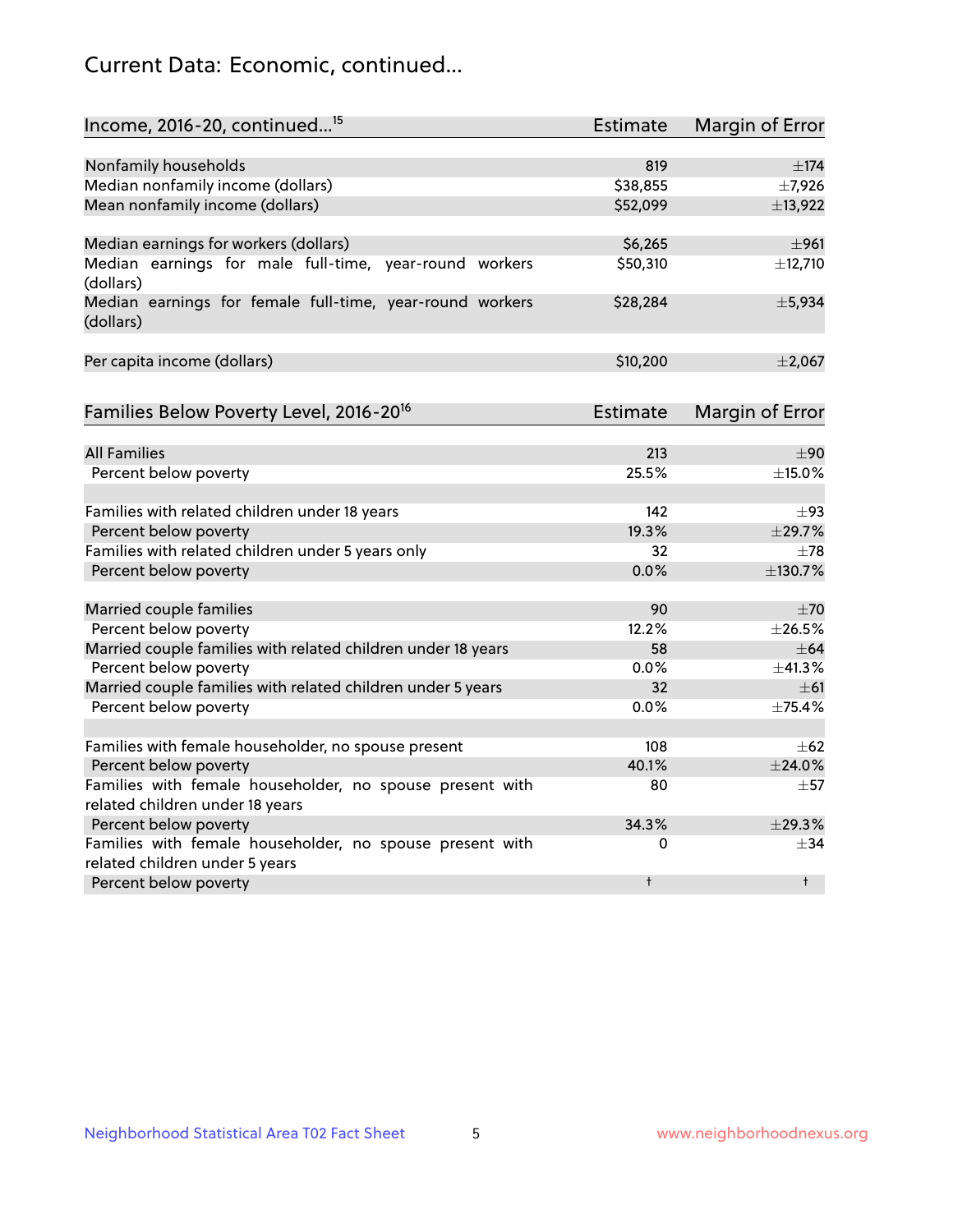# Current Data: Economic, continued...

| People Below Poverty Level, 2016-20 <sup>17</sup> | <b>Estimate</b> | Margin of Error |
|---------------------------------------------------|-----------------|-----------------|
|                                                   |                 |                 |
| Total population                                  | 1,711           | $\pm$ 310       |
| Percent below poverty                             | 27.1%           | $\pm$ 7.1%      |
| Population under 18 years                         | 251             | $\pm$ 152       |
| Percent below poverty                             | 29.6%           | ±29.4%          |
| Population 18 years and over                      | 1,460           | $\pm 284$       |
| Percent below poverty                             | 26.7%           | $\pm$ 8.6%      |
| Population 18 to 64 years                         | 1,147           | $+253$          |
| Percent below poverty                             | 26.4%           | $\pm$ 9.7%      |
| Population 65 years and over                      | 313             | $\pm$ 130       |
| Percent below poverty                             | 27.7%           | ±18.9%          |

| Poverty by Race/Ethnicity, 2016-20 <sup>18</sup> | <b>Estimate</b> | Margin of Error |
|--------------------------------------------------|-----------------|-----------------|
|                                                  |                 |                 |
| Non-Hispanic White population                    | 226             | ±119            |
| Percent below poverty                            | 2.9%            | $\pm$ 10.0%     |
| <b>Black population</b>                          | 1,296           | $\pm 240$       |
| Percent below poverty                            | 35.0%           | $\pm$ 9.5%      |
| Asian population                                 | 24              | $\pm$ 46        |
| Percent below poverty                            | $0.0\%$         | ±100.7%         |
| Hispanic or Latino population                    | 114             | $\pm$ 175       |
| Percent below poverty                            | $0.0\%$         | $\pm 21.1\%$    |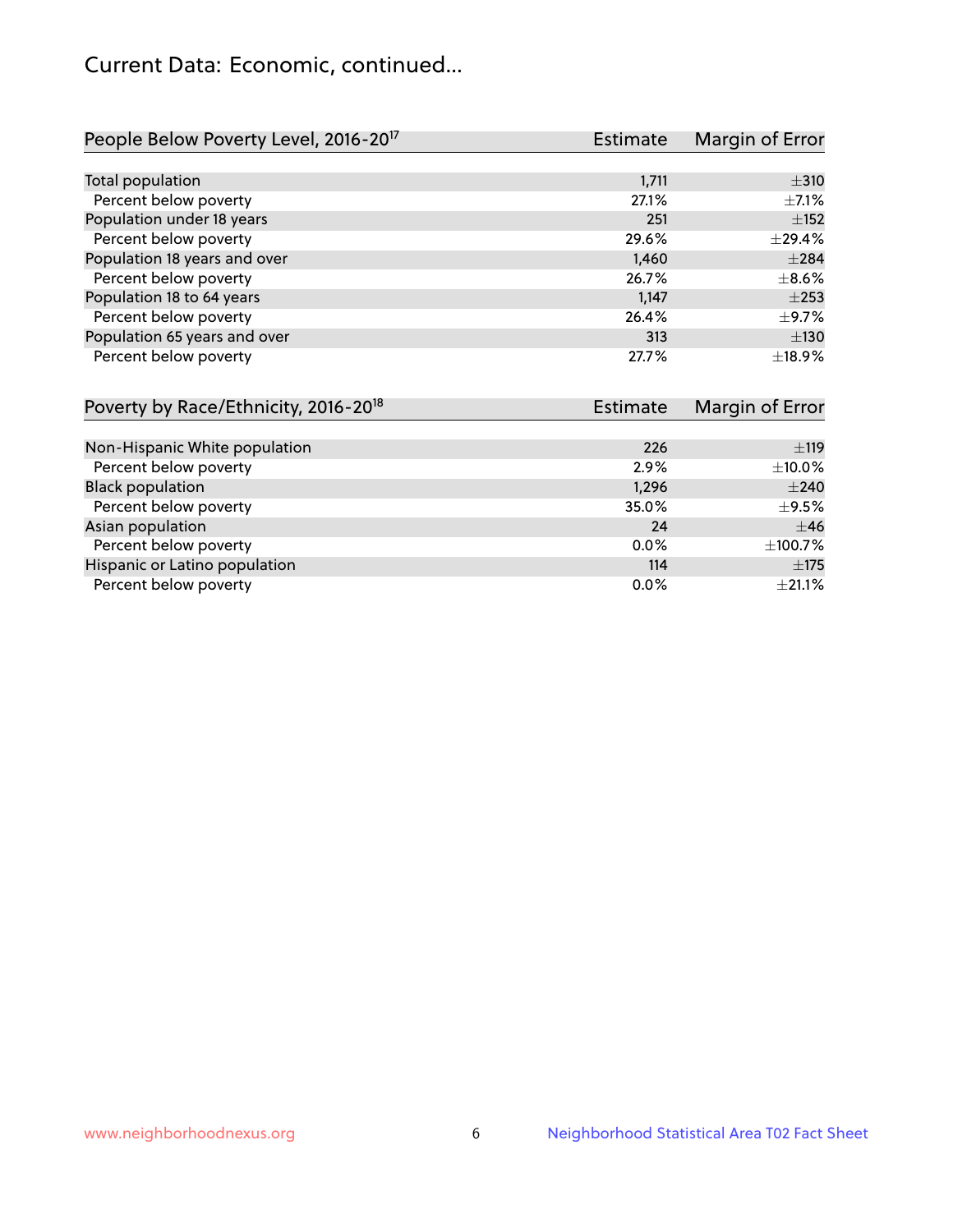# Current Data: Employment

| Employment Status, 2016-20 <sup>19</sup>                                    | Estimate        | Margin of Error |
|-----------------------------------------------------------------------------|-----------------|-----------------|
|                                                                             |                 |                 |
| Population 16 years and over                                                | 6,744           | $\pm 780$       |
| In labor force                                                              | 33.4%           | $\pm$ 3.7%      |
| Civilian labor force                                                        | 33.4%           | $\pm$ 3.7%      |
| Employed                                                                    | 30.4%           | $\pm$ 3.7%      |
| Unemployed                                                                  | 3.0%            | $\pm 2.2\%$     |
| <b>Armed Forces</b>                                                         | 0.0%            | $\pm 1.6\%$     |
| Not in labor force                                                          | 66.6%           | $\pm$ 5.5%      |
| Civilian labor force                                                        | 2,252           | $\pm$ 359       |
| <b>Unemployment Rate</b>                                                    | 8.9%            | $\pm$ 6.5%      |
| Females 16 years and over                                                   | 3,545           | $\pm$ 568       |
| In labor force                                                              | 31.7%           | $\pm 4.5\%$     |
| Civilian labor force                                                        | 31.7%           | $\pm$ 4.5%      |
|                                                                             | 29.8%           | $\pm 4.5\%$     |
| Employed                                                                    |                 |                 |
| Own children of the householder under 6 years                               | 71              | $\pm 77$        |
| All parents in family in labor force                                        | 71.9%           | $\pm 84.8\%$    |
| Own children of the householder 6 to 17 years                               | 181             | $\pm$ 74        |
| All parents in family in labor force                                        | 59.4%           | ±29.7%          |
| Industry, 2016-20 <sup>20</sup>                                             | <b>Estimate</b> | Margin of Error |
|                                                                             |                 |                 |
| Civilian employed population 16 years and over                              | 2,050           | $\pm$ 343       |
| Agriculture, forestry, fishing and hunting, and mining                      | 0.0%            | $\pm 1.7\%$     |
| Construction                                                                | 1.1%            | $\pm$ 1.9%      |
| Manufacturing                                                               | 6.8%            | $\pm$ 6.2%      |
| Wholesale trade                                                             | 2.2%            | $\pm$ 3.1%      |
| Retail trade                                                                | 10.9%           | $\pm$ 4.6%      |
| Transportation and warehousing, and utilities                               | 4.4%            | $\pm 2.7\%$     |
| Information                                                                 | 1.3%            | $\pm 2.0\%$     |
| Finance and insurance, and real estate and rental and leasing               | 11.9%           | $\pm$ 8.4%      |
| Professional, scientific, and management, and administrative                | 7.4%            | $\pm$ 3.5%      |
| and waste management services                                               |                 |                 |
| Educational services, and health care and social assistance                 | 32.3%           | $\pm$ 6.7%      |
| Arts, entertainment, and recreation, and accommodation and<br>food services | 15.8%           | $\pm$ 5.8%      |
| Other services, except public administration                                | 4.6%            | ±3.4%           |
| Public administration                                                       | 1.2%            | $\pm 1.7\%$     |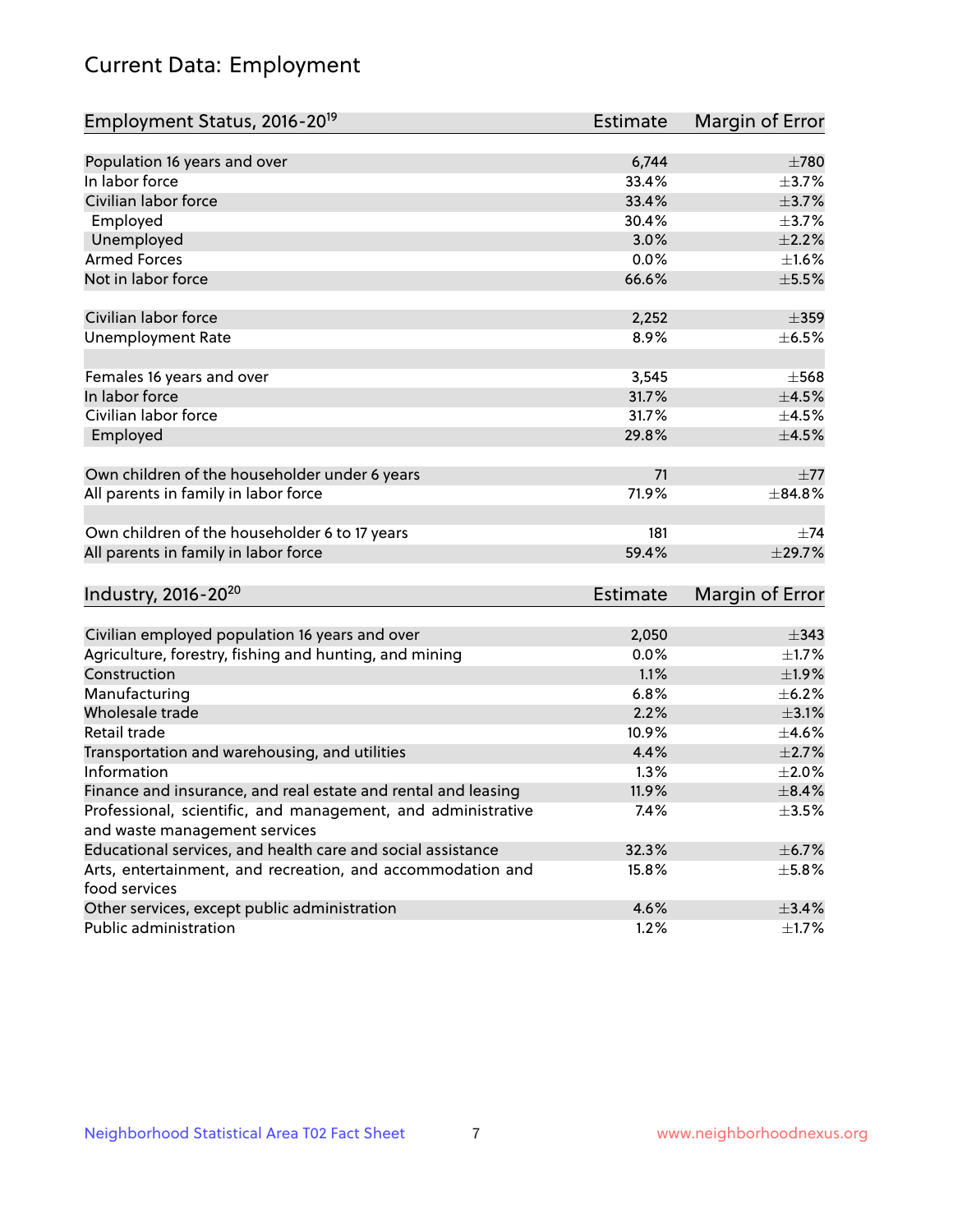# Current Data: Employment, continued...

| Occupation, 2016-20 <sup>21</sup>                                                                                | <b>Estimate</b> | Margin of Error |
|------------------------------------------------------------------------------------------------------------------|-----------------|-----------------|
| Civilian employed population 16 years and over                                                                   | 2,050           | $\pm$ 343       |
| Management, business, science, and arts occupations                                                              | 39.1%           | $\pm$ 6.6%      |
| Service occupations                                                                                              | 19.9%           | $\pm 8.0\%$     |
| Sales and office occupations                                                                                     | 31.7%           | $\pm$ 7.1%      |
| Natural resources, construction, and maintenance occupations                                                     | 2.0%            | $\pm 2.3\%$     |
| Production, transportation, and material moving occupations                                                      | 7.3%            | $\pm$ 3.9%      |
| Class of Worker, 2016-20 <sup>22</sup>                                                                           | <b>Estimate</b> | Margin of Error |
| Civilian employed population 16 years and over                                                                   | 2,050           | $\pm$ 343       |
| Private wage and salary workers                                                                                  | 74.8%           | $\pm 8.0\%$     |
| Government workers                                                                                               | 22.6%           | ±6.4%           |
| Self-employed in own not incorporated business workers                                                           | 2.6%            | $\pm 2.2\%$     |
| Unpaid family workers                                                                                            | 0.0%            | $\pm1.7\%$      |
| Job Flows, 2019 <sup>23</sup>                                                                                    |                 | 2019            |
|                                                                                                                  |                 |                 |
| Total Jobs in Neighborhood Statistical Area                                                                      |                 | 4,052           |
| Held by residents of Neighborhood Statistical Area                                                               |                 | 0.7%            |
| Held by non-residents of Neighborhood Statistical Area                                                           |                 | 99.3%           |
| Jobs by Industry Sector, 2019 <sup>24</sup>                                                                      |                 | 2019            |
| Total Jobs in Neighborhood Statistical Area                                                                      |                 | 4,052           |
| <b>Goods Producing sectors</b>                                                                                   |                 | 3.3%            |
| Trade, Transportation, and Utilities sectors                                                                     |                 | 8.7%            |
| All Other Services sectors                                                                                       |                 | 88.0%           |
| Total Jobs in Neighborhood Statistical<br>held<br>by<br>Area<br>Neighborhood Statistical Area residents          |                 | 28              |
| <b>Goods Producing sectors</b>                                                                                   |                 | 3.6%            |
| Trade, Transportation, and Utilities sectors                                                                     |                 | 3.6%            |
| All Other Services sectors                                                                                       |                 | 92.9%           |
| Jobs by Earnings, 2019 <sup>25</sup>                                                                             |                 | 2019            |
| Total Jobs in Neighborhood Statistical Area                                                                      |                 | 4,052           |
| Jobs with earnings \$1250/month or less                                                                          |                 | 19.3%           |
| Jobs with earnings \$1251/month to \$3333/month                                                                  |                 | 25.0%           |
| Jobs with earnings greater than \$3333/month                                                                     |                 | 55.7%           |
| Neighborhood Statistical<br>Jobs<br>in<br>held<br>by<br>Total<br>Area<br>Neighborhood Statistical Area residents |                 | 28              |
| Jobs with earnings \$1250/month or less                                                                          |                 | 25.0%           |
| Jobs with earnings \$1251/month to \$3333/month                                                                  |                 | 35.7%           |
| Jobs with earnings greater than \$3333/month                                                                     |                 | 39.3%           |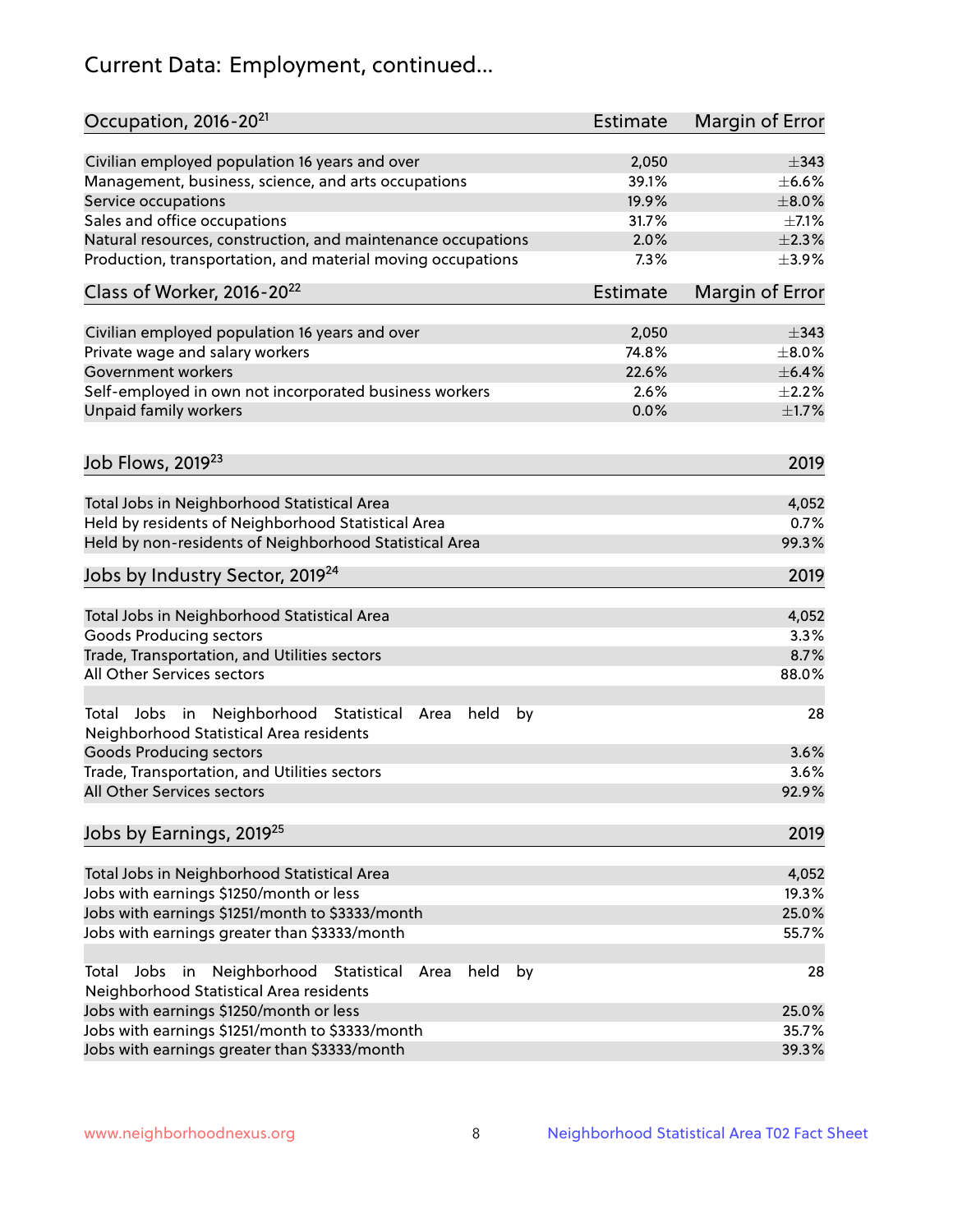# Current Data: Employment, continued...

| Jobs by Age of Worker, 2019 <sup>26</sup>                                                      | 2019  |
|------------------------------------------------------------------------------------------------|-------|
|                                                                                                |       |
| Total Jobs in Neighborhood Statistical Area                                                    | 4,052 |
| Jobs with workers age 29 or younger                                                            | 14.7% |
| Jobs with workers age 30 to 54                                                                 | 56.0% |
| Jobs with workers age 55 or older                                                              | 29.2% |
|                                                                                                |       |
| Total Jobs in Neighborhood Statistical Area held by<br>Neighborhood Statistical Area residents | 28    |
| Jobs with workers age 29 or younger                                                            | 32.1% |
| Jobs with workers age 30 to 54                                                                 | 46.4% |
| Jobs with workers age 55 or older                                                              | 21.4% |

### Current Data: Education

| School Enrollment, 2016-20 <sup>27</sup>       | Estimate | Margin of Error |
|------------------------------------------------|----------|-----------------|
|                                                |          |                 |
| Population 3 years and over enrolled in school | 5,605    | $\pm 723$       |
| Nursery school, preschool                      | 1.0%     | $+1.3%$         |
| Kindergarten                                   | 0.2%     | $\pm$ 0.5%      |
| Elementary school (grades 1-8)                 | $1.8\%$  | $+1.0%$         |
| High school (grades 9-12)                      | 1.5%     | $\pm$ 0.9%      |
| College or graduate school                     | 95.5%    | $+4.2%$         |

| Educational Attainment, 2016-20 <sup>28</sup> | <b>Estimate</b> | Margin of Error |
|-----------------------------------------------|-----------------|-----------------|
|                                               |                 |                 |
| Population 25 years and over                  | 1,413           | $\pm 264$       |
| Less than 9th grade                           | 9.8%            | $\pm$ 7.2%      |
| 9th to 12th grade, no diploma                 | 6.2%            | $\pm$ 5.0%      |
| High school graduate (includes equivalency)   | 22.2%           | $\pm$ 6.7%      |
| Some college, no degree                       | 19.1%           | $\pm$ 7.2%      |
| Associate's degree                            | 5.9%            | $\pm$ 4.9%      |
| Bachelor's degree                             | 24.2%           | $\pm$ 9.2%      |
| Graduate or professional degree               | 12.8%           | $\pm$ 7.3%      |
|                                               |                 |                 |
| Percent high school graduate or higher        | 84.1%           | $+8.3%$         |
| Percent bachelor's degree or higher           | 36.9%           | $\pm$ 10.8%     |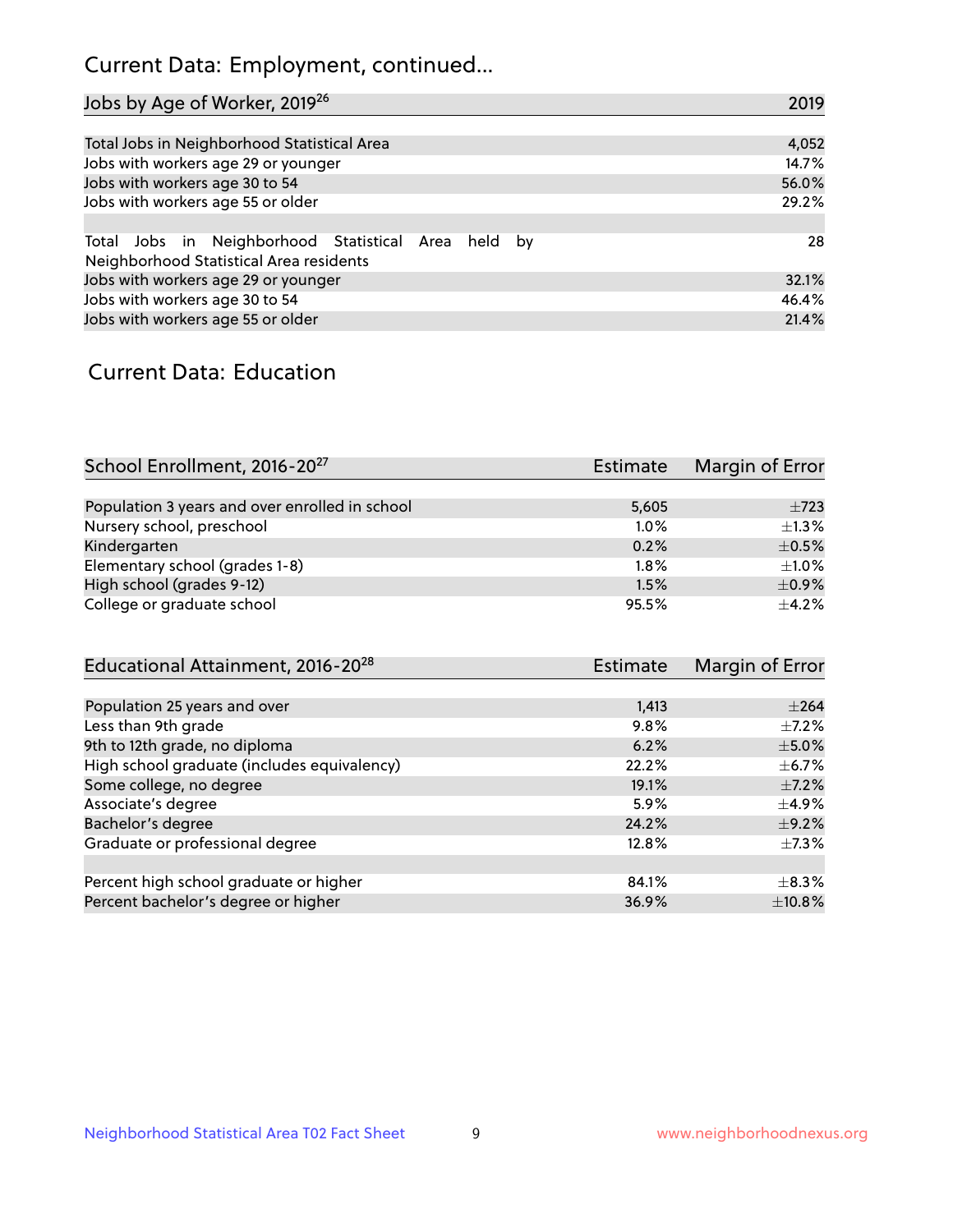# Current Data: Housing

| Households by Type, 2016-20 <sup>29</sup>            | <b>Estimate</b> | Margin of Error |
|------------------------------------------------------|-----------------|-----------------|
|                                                      |                 |                 |
| Total households                                     | 1,032           | $\pm$ 177       |
| Family households (families)                         | 20.6%           | $\pm$ 8.0%      |
| With own children under 18 years                     | 13.7%           | $\pm$ 7.6%      |
| Married-couple family                                | 8.7%            | $\pm$ 6.2%      |
| With own children of the householder under 18 years  | 5.7%            | $\pm$ 5.7%      |
| Male householder, no spouse present, family          | 1.4%            | $\pm$ 3.2%      |
| With own children of the householder under 18 years  | 0.3%            | $\pm 2.6\%$     |
| Female householder, no spouse present, family        | 10.5%           | $\pm$ 5.4%      |
| With own children of the householder under 18 years  | 7.7%            | $\pm$ 4.7%      |
| Nonfamily households                                 | 79.4%           | $\pm 10.0\%$    |
| Householder living alone                             | 69.5%           | ±12.3%          |
| 65 years and over                                    | 24.7%           | $\pm$ 8.4%      |
|                                                      |                 |                 |
| Households with one or more people under 18 years    | 13.7%           | $\pm$ 7.2%      |
| Households with one or more people 65 years and over | 27.2%           | $\pm$ 7.5%      |
| Average household size                               | 1.57            | $\pm 0.09$      |
|                                                      | 3.12            |                 |
| Average family size                                  |                 | ±1.84           |
| Housing Occupancy, 2016-20 <sup>30</sup>             | <b>Estimate</b> | Margin of Error |
| Total housing units                                  | 1,191           | $\pm$ 177       |
| Occupied housing units                               | 86.6%           | $\pm$ 7.4%      |
| Vacant housing units                                 | 13.4%           | $\pm$ 4.7%      |
|                                                      |                 |                 |
| Homeowner vacancy rate                               | 0.0             | $\pm$ 8.7       |
| Rental vacancy rate                                  | 6.7             | ±5.0            |
| Units in Structure, 2016-20 <sup>31</sup>            | Estimate        | Margin of Error |
|                                                      |                 |                 |
| Total housing units                                  | 1,191           | $\pm$ 177       |
| 1-unit, detached                                     | 10.2%           | $\pm$ 4.2%      |
| 1-unit, attached                                     | 4.4%            | $\pm$ 3.2%      |
| 2 units                                              | 3.0%            | $\pm 2.6\%$     |
| 3 or 4 units                                         | 4.1%            | $\pm$ 3.2%      |
| 5 to 9 units                                         | 13.3%           | $\pm$ 5.1%      |
| 10 to 19 units                                       | 28.7%           | $\pm$ 9.6%      |
| 20 or more units                                     | 36.3%           | ±13.4%          |
| Mobile home                                          | 0.0%            | $\pm 2.0\%$     |
| Boat, RV, van, etc.                                  | $0.0\%$         | $\pm 2.0\%$     |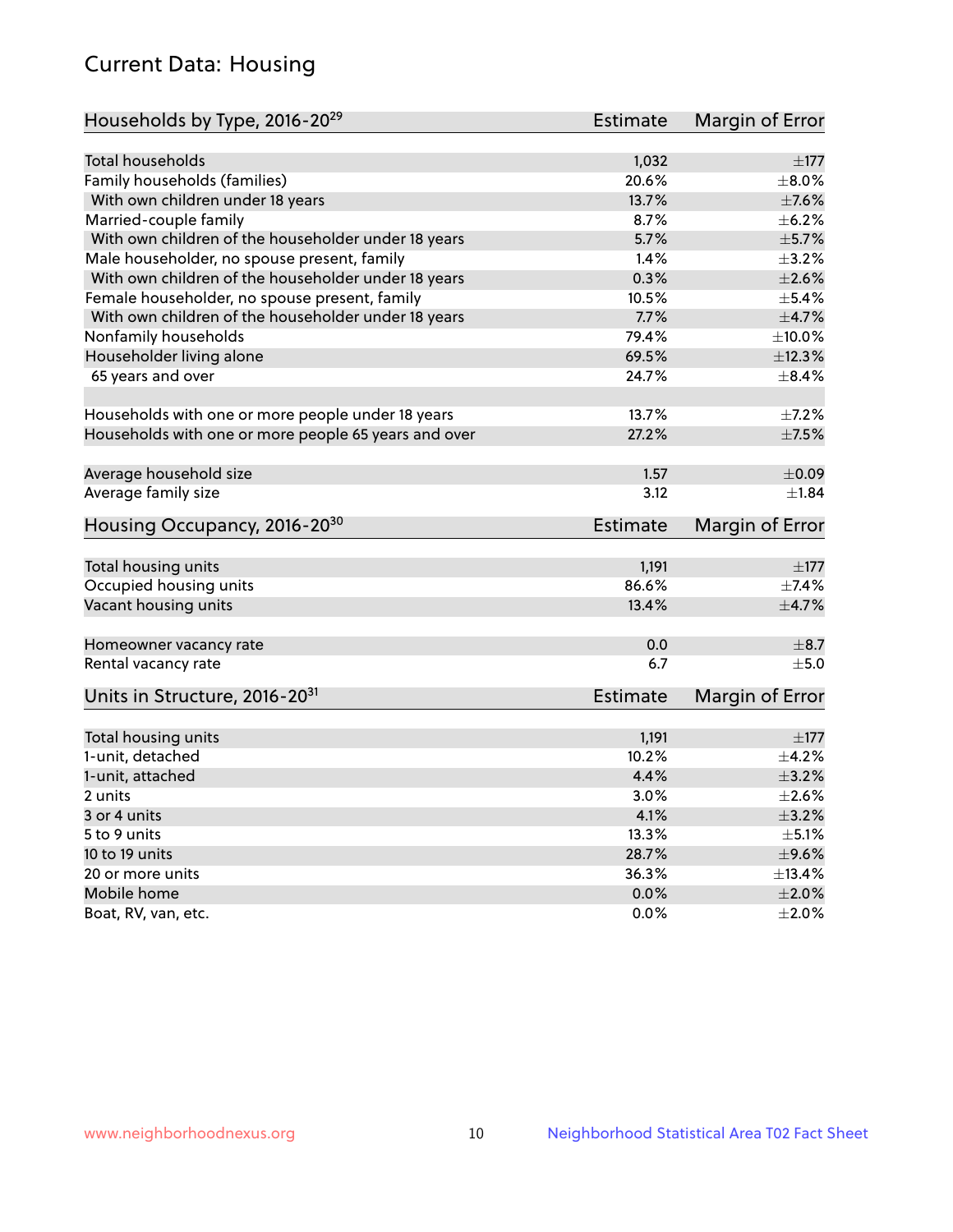# Current Data: Housing, continued...

| Year Structure Built, 2016-20 <sup>32</sup>    | <b>Estimate</b> | Margin of Error |
|------------------------------------------------|-----------------|-----------------|
| Total housing units                            | 1,191           | $\pm$ 177       |
| Built 2014 or later                            | 1.6%            | $\pm 2.3\%$     |
| Built 2010 to 2013                             | 11.5%           | $\pm$ 5.9%      |
| Built 2000 to 2009                             | 40.0%           | ±10.3%          |
| Built 1990 to 1999                             | 11.6%           | $\pm$ 6.5%      |
| Built 1980 to 1989                             | 6.5%            | $\pm$ 4.7%      |
| Built 1970 to 1979                             | 3.7%            | $\pm$ 3.7%      |
| Built 1960 to 1969                             | 1.8%            | $\pm 2.5\%$     |
| Built 1950 to 1959                             | 3.0%            | $\pm 2.8\%$     |
| Built 1940 to 1949                             | 7.4%            | $\pm$ 4.0%      |
| Built 1939 or earlier                          | 12.7%           | $\pm$ 8.9%      |
| Housing Tenure, 2016-2033                      | <b>Estimate</b> | Margin of Error |
| Occupied housing units                         | 1,032           | $\pm$ 177       |
| Owner-occupied                                 | 26.9%           | ±12.0%          |
| Renter-occupied                                | 73.1%           | ±4.8%           |
| Average household size of owner-occupied unit  | 1.35            | $\pm$ 0.87      |
| Average household size of renter-occupied unit | 1.65            | $\pm$ 0.17      |
| Residence 1 Year Ago, 2016-20 <sup>34</sup>    | <b>Estimate</b> | Margin of Error |
| Population 1 year and over                     | 6,954           | $\pm 793$       |
| Same house                                     | 75.3%           | $\pm$ 5.4%      |
| Different house in the U.S.                    | 23.5%           | $\pm 3.6\%$     |
| Same county                                    | 7.9%            | $\pm 2.1\%$     |
| Different county                               | 15.6%           | $\pm$ 3.4%      |
| Same state                                     | 6.4%            | ±1.9%           |
| Different state                                | 9.2%            | $\pm$ 3.1%      |
| Abroad                                         | 1.2%            | $\pm$ 0.7%      |
| Value of Housing Unit, 2016-20 <sup>35</sup>   | <b>Estimate</b> | Margin of Error |
| Owner-occupied units                           | 278             | $\pm$ 133       |
| Less than \$50,000                             | 2.4%            | ±24.3%          |
| \$50,000 to \$99,999                           | 1.8%            | ±18.9%          |
| \$100,000 to \$149,999                         | 2.2%            | ±11.6%          |
| \$150,000 to \$199,999                         | 17.4%           | $\pm$ 27.7%     |
| \$200,000 to \$299,999                         | 52.9%           | ±31.9%          |
| \$300,000 to \$499,999                         | 11.3%           | ±13.8%          |
| \$500,000 to \$999,999                         | 12.1%           | $\pm$ 17.6%     |
| \$1,000,000 or more                            | 0.0%            | $\pm$ 15.0%     |
| Mortgage Status, 2016-20 <sup>36</sup>         | <b>Estimate</b> | Margin of Error |
| Owner-occupied units                           | 278             | $\pm$ 133       |
| Housing units with a mortgage                  | 83.1%           | $\pm 23.2\%$    |
| Housing units without a mortgage               | 16.9%           | $\pm$ 12.0%     |

Neighborhood Statistical Area T02 Fact Sheet 11 11 www.neighborhoodnexus.org

Housing units without a mortgage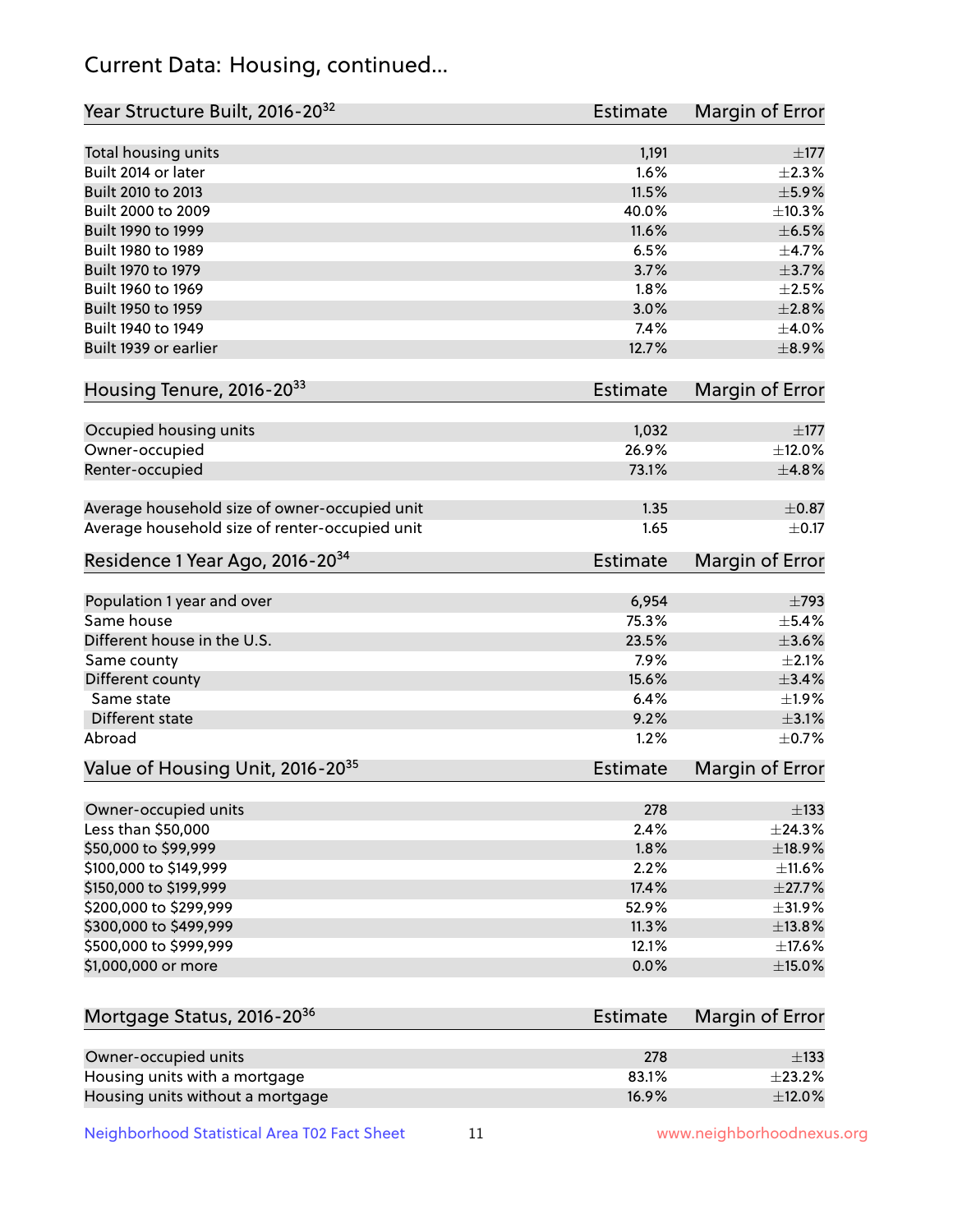# Current Data: Housing, continued...

| Selected Monthly Owner Costs, 2016-20 <sup>37</sup> | <b>Estimate</b> | Margin of Error |
|-----------------------------------------------------|-----------------|-----------------|
|                                                     |                 |                 |
| Housing units with a mortgage                       | 231             | ±128            |
| Less than \$300                                     | 0.0%            | ±14.8%          |
| \$300 to \$499                                      | 0.0%            | ±14.8%          |
| \$500 to \$999                                      | 5.5%            | ±22.5%          |
| \$1,000 to \$1,499                                  | 28.9%           | $\pm 30.5\%$    |
| \$1,500 to \$1,999                                  | 55.1%           | $\pm$ 37.6%     |
| \$2,000 to \$2,999                                  | 10.1%           | $\pm$ 15.6%     |
| \$3,000 or more                                     | 0.4%            | ±18.0%          |
|                                                     |                 |                 |
| Median (dollars)                                    | \$1,642         | ±110            |
|                                                     |                 |                 |
| Housing units without a mortgage                    | 47              | $\pm 40$        |
| Less than \$150                                     | 12.3%           | ±69.8%          |
| \$150 to \$249                                      | $0.0\%$         | ±72.6%          |
| \$250 to \$349                                      | 0.0%            | ±72.6%          |
| \$350 to \$499                                      | 40.2%           | $\pm$ 64.5%     |
| \$500 to \$699                                      | 10.6%           | ±67.7%          |
| \$700 or more                                       | 36.9%           | ±162.1%         |
|                                                     |                 |                 |
| Median (dollars)                                    | \$493           | ±162            |

| Selected Monthly Owner Costs as a Percentage of | <b>Estimate</b> | Margin of Error |
|-------------------------------------------------|-----------------|-----------------|
| Household Income, 2016-20 <sup>38</sup>         |                 |                 |
|                                                 |                 |                 |
| Housing units with a mortgage <sup>39</sup>     | 231             | $\pm$ 146       |
| Less than 20.0 percent                          | 71.4%           | $\pm$ 33.0%     |
| 20.0 to 24.9 percent                            | 13.3%           | $\pm$ 12.5%     |
| 25.0 to 29.9 percent                            | 3.3%            | $\pm$ 9.9%      |
| 30.0 to 34.9 percent                            | 0.0%            | $\pm$ 10.4%     |
| 35.0 percent or more                            | 12.1%           | $\pm$ 19.3%     |
|                                                 |                 |                 |
| Housing units without a mortgage <sup>40</sup>  | 44              | $\pm 76$        |
| Less than 10.0 percent                          | 11.3%           | $\pm$ 45.0%     |
| 10.0 to 14.9 percent                            | 39.4%           | $\pm$ 50.0%     |
| 15.0 to 19.9 percent                            | $0.0\%$         | $\pm$ 54.7%     |
| 20.0 to 24.9 percent                            | 11.2%           | $\pm$ 48.0%     |
| 25.0 to 29.9 percent                            | 0.0%            | $\pm$ 54.7%     |
| 30.0 to 34.9 percent                            | 0.0%            | $\pm$ 54.7%     |
| 35.0 percent or more                            | 38.1%           | $\pm$ 64.2%     |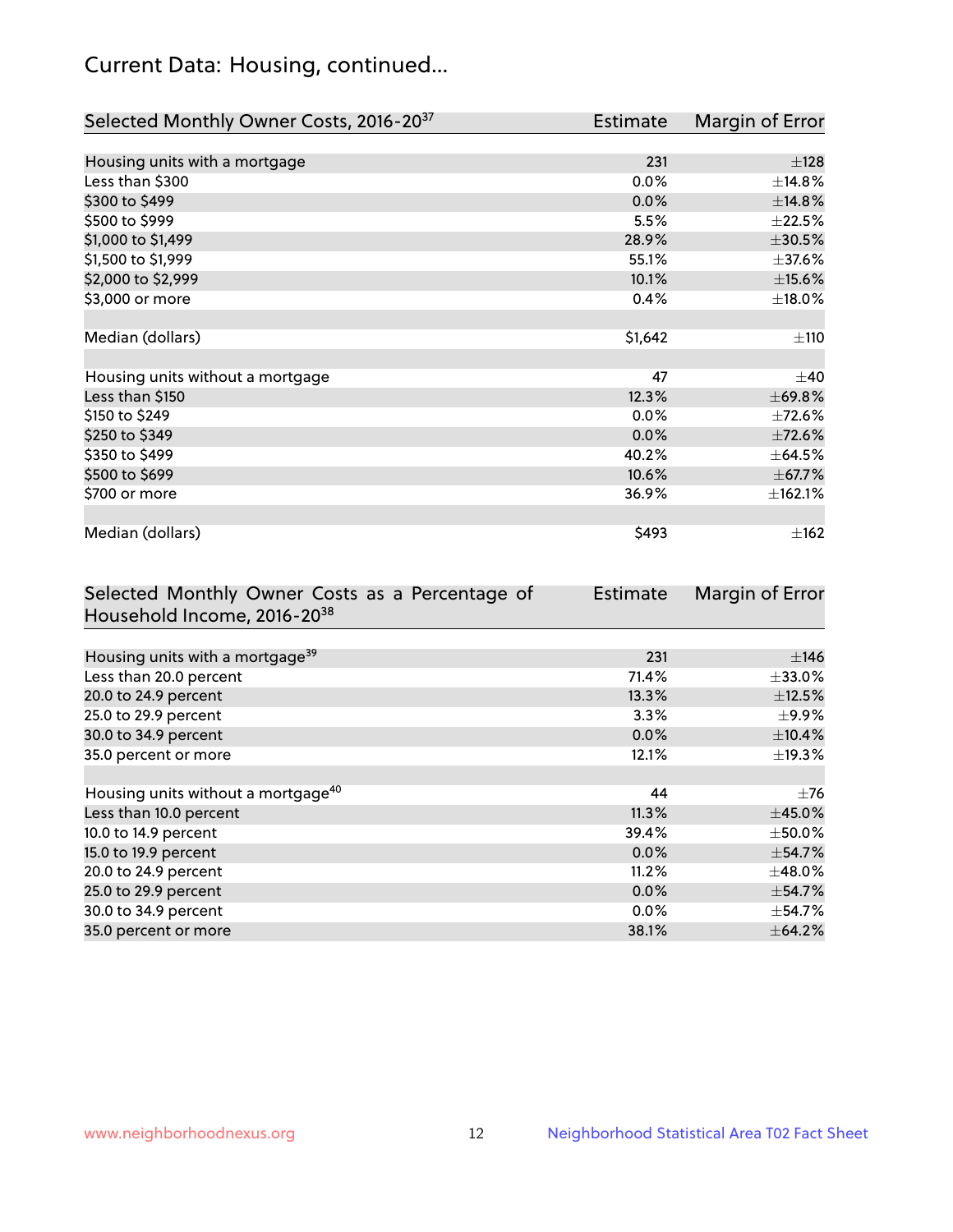# Current Data: Housing, continued...

| Gross Rent, 2016-20 <sup>41</sup>               | <b>Estimate</b> | Margin of Error |
|-------------------------------------------------|-----------------|-----------------|
|                                                 |                 |                 |
| Occupied units paying rent                      | 736             | $\pm 140$       |
| Less than \$200                                 | 8.4%            | $\pm$ 7.7%      |
| \$200 to \$499                                  | 25.4%           | $\pm$ 13.0%     |
| \$500 to \$749                                  | 18.3%           | ±10.5%          |
| \$750 to \$999                                  | 18.0%           | $\pm 10.5\%$    |
| \$1,000 to \$1,499                              | 20.3%           | ±12.6%          |
| \$1,500 to \$1,999                              | 9.5%            | $\pm$ 7.0%      |
| \$2,000 or more                                 | 0.0%            | $\pm$ 6.6%      |
| Median (dollars)                                | \$691           | ±155            |
|                                                 |                 |                 |
| No rent paid                                    | 18              | ±27             |
|                                                 |                 |                 |
| Gross Rent as a Percentage of Household Income, | <b>Estimate</b> | Margin of Error |
| $2016 - 20^{42}$                                |                 |                 |
|                                                 |                 |                 |
| Occupied units paying rent <sup>43</sup>        | 716             | $\pm 177$       |
| Less than 15.0 percent                          | 23.9%           | $\pm$ 10.0%     |
| 15.0 to 19.9 percent                            | 14.4%           | $\pm$ 7.8%      |
| 20.0 to 24.9 percent                            | $9.9\%$         | $\pm$ 8.8%      |
| 25.0 to 29.9 percent                            | 6.9%            | $\pm$ 5.6%      |
| 30.0 to 34.9 percent                            | 2.2%            | ±4.9%           |
| 35.0 percent or more                            | 42.7%           | ±12.2%          |

# Current Data: Transportation

| Commuting to Work, 2016-20 <sup>44</sup>  | <b>Estimate</b> | Margin of Error |
|-------------------------------------------|-----------------|-----------------|
|                                           |                 |                 |
| Workers 16 years and over                 | 2,021           | $\pm 364$       |
| Car, truck, or van - drove alone          | 28.9%           | $\pm$ 6.7%      |
| Car, truck, or van - carpooled            | 5.2%            | $\pm 3.0\%$     |
| Public transportation (excluding taxicab) | 8.6%            | $\pm$ 3.5%      |
| Walked                                    | 32.4%           | $\pm$ 7.7%      |
| Other means                               | $6.0\%$         | $\pm$ 3.7%      |
| Worked at home                            | 18.9%           | $\pm$ 8.4%      |
|                                           |                 |                 |
| Mean travel time to work (minutes)        | 18.4            | ±1.6            |

| Access to a Vehicle, 2016-20 <sup>45</sup> | Estimate | Margin of Error |
|--------------------------------------------|----------|-----------------|
|                                            |          |                 |
| Occupied housing units                     | 1,032    | $+177$          |
| No vehicles available                      | 30.5%    | $+9.6%$         |
| 1 vehicle available                        | 54.5%    | ±13.8%          |
| 2 vehicles available                       | 11.9%    | $+7.5%$         |
| 3 or more vehicles available               | 3.0%     | $+6.5%$         |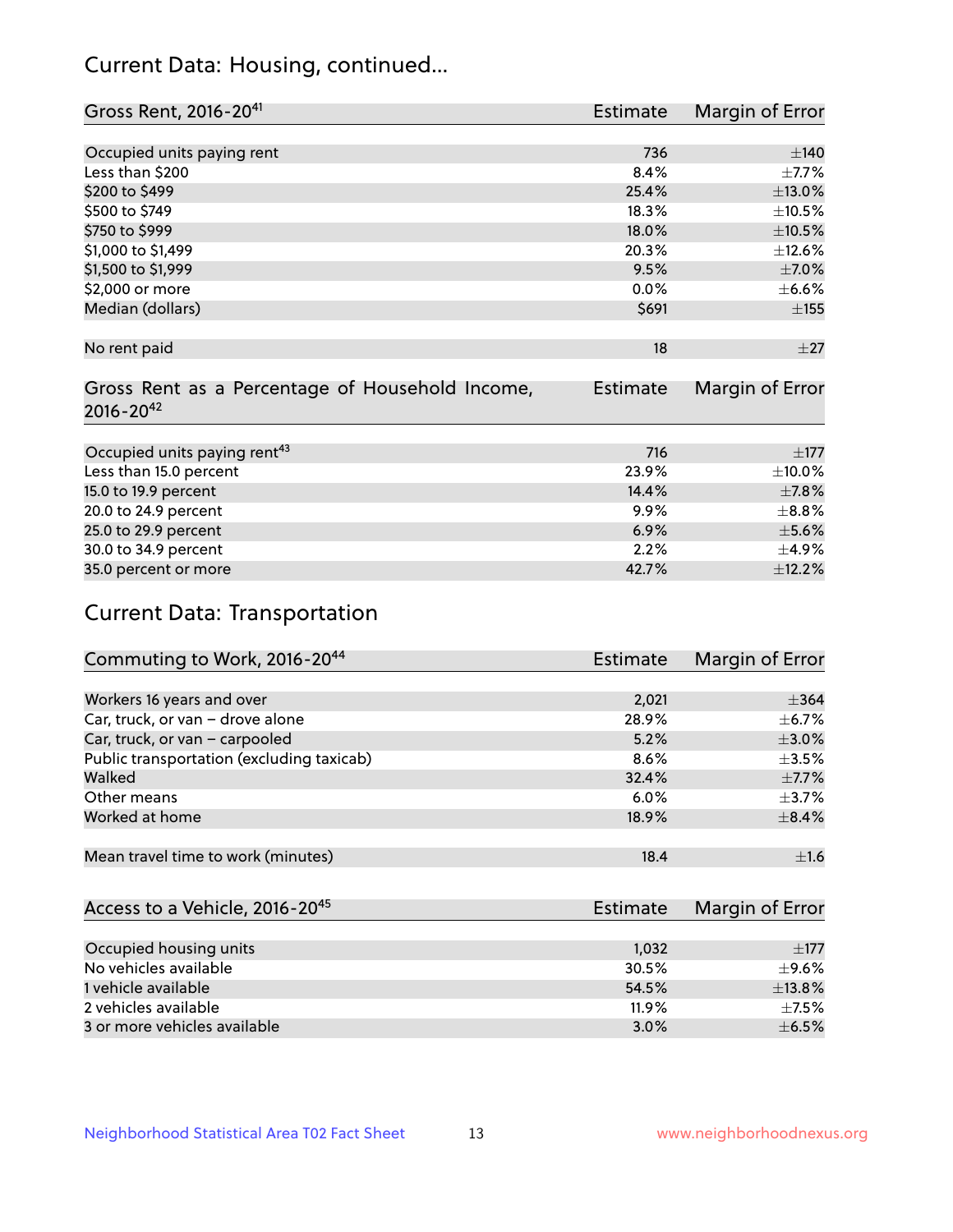# Current Data: Health

| Health Insurance coverage, 2016-2046                    | <b>Estimate</b> | Margin of Error |
|---------------------------------------------------------|-----------------|-----------------|
|                                                         |                 |                 |
| Civilian Noninstitutionalized Population                | 6,954           | $\pm 793$       |
| With health insurance coverage                          | 90.8%           | ±14.1%          |
| With private health insurance coverage                  | 83.7%           | ±13.4%          |
| With public health coverage                             | 10.5%           | $\pm 2.0\%$     |
| No health insurance coverage                            | 9.2%            | $\pm 2.7\%$     |
| Civilian Noninstitutionalized Population Under 19 years | 1,346           | $\pm$ 1,346     |
| No health insurance coverage                            | 11.5%           | $\pm$ 6.6%      |
|                                                         |                 |                 |
| Civilian Noninstitutionalized Population 19 to 64 years | 5,295           | $\pm 648$       |
| In labor force:                                         | 1,943           | $\pm$ 369       |
| Employed:                                               | 1,764           | $\pm$ 336       |
| With health insurance coverage                          | 89.1%           | $\pm$ 7.9%      |
| With private health insurance coverage                  | 86.8%           | $\pm$ 8.3%      |
| With public coverage                                    | 4.6%            | $\pm 3.6\%$     |
| No health insurance coverage                            | 10.9%           | ±4.8%           |
| Unemployed:                                             | 179             | $\pm$ 336       |
| With health insurance coverage                          | 39.0%           | ±18.7%          |
| With private health insurance coverage                  | 35.3%           | ±21.4%          |
| With public coverage                                    | 3.7%            | ±11.9%          |
| No health insurance coverage                            | 61.0%           | $\pm$ 35.0%     |
| Not in labor force:                                     |                 |                 |
|                                                         | 3,352           | $\pm$ 557       |
| With health insurance coverage                          | 94.5%           | ±2.4%           |
| With private health insurance coverage                  | 91.9%           | $\pm 3.5\%$     |
| With public coverage                                    | 4.3%            | $\pm 2.0\%$     |
| No health insurance coverage                            | 5.5%            | $\pm 2.7\%$     |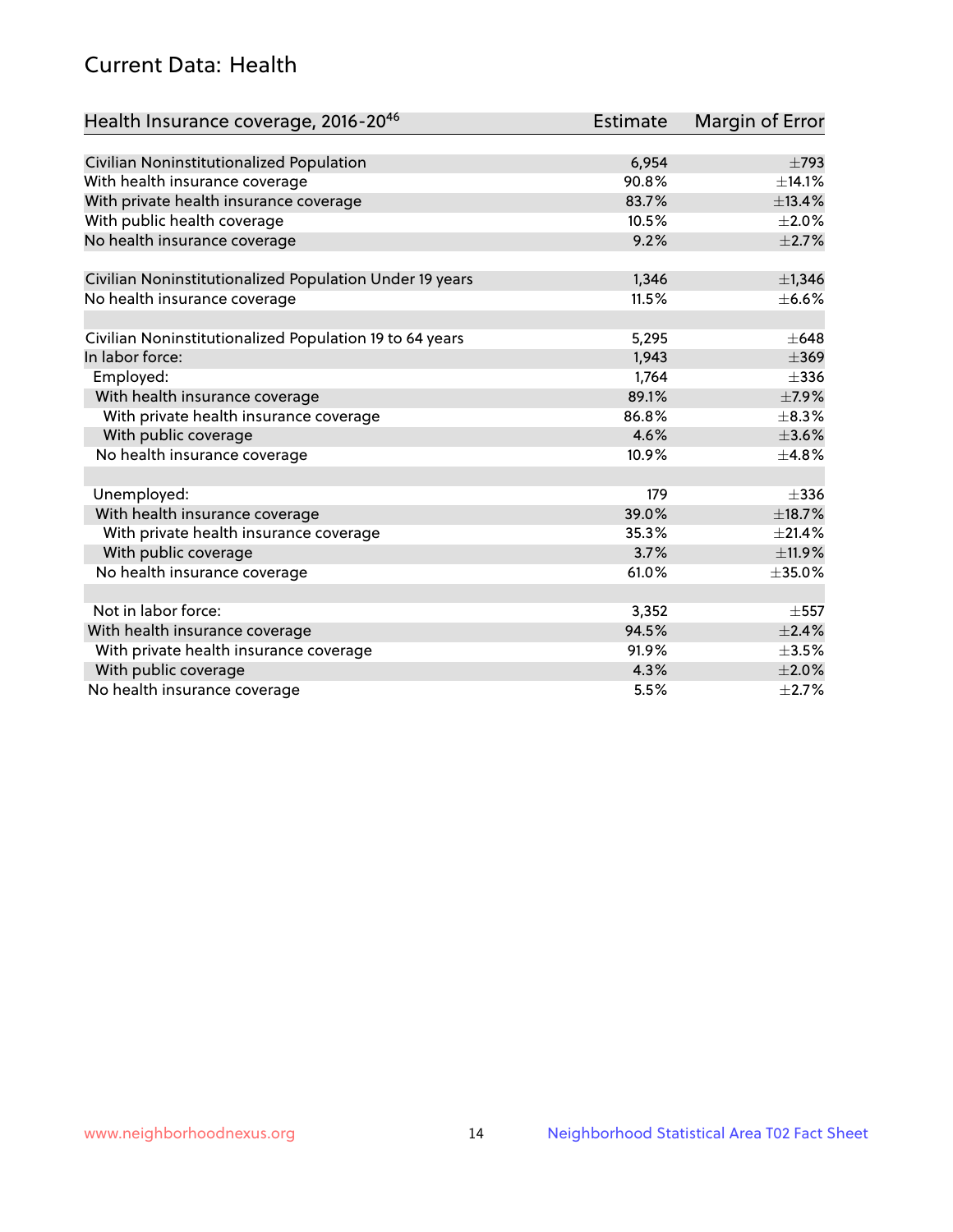#### Notes:

- 1. Source: U.S. Census Bureau, Decennial Census 2000, SF1 tables P8, P12; American Community Survey, tables B01001, B03002
- 2. This category includes Pacific Islanders, Native Americans and Alaska Natives, people who identify as some other race, and those who identify as bi/multi racial.
- 3. Source: U.S. Census Bureau, Decennial Census 2000, SF1 tables P15, P16, P18, P19; American Community Survey, tables B11001, B11005, B11003
- 4. Source: U.S. Census Bureau, Decennial Census 2000, SF3 table P37; American Community Survey, table B15002
- 5. Source: U.S. Census Bureau, Longitudinal Employer-Household Dynamics Residential Area Characteristics, Table JT01 (Primary Jobs); Workplace Area Characteristics, Table JT00 (All Jobs)
- 6. Source: U.S. Census Bureau, Decennial Census 2000, SF3 tables P52, P87; American Community Survey, tables B19001, B17001
- 7. Source: U.S. Census Bureau, Decennial Census 2000, SF1 tables H3, H4; American Community Survey, tables B25002, B25009
- 8. Source: U.S. Census Bureau, Decennial Census 2000, SF3 table H44; American Community Survey, tables B25044
- 9. Source: Atlanta Police Department, COBRA; U.S. Census Bureau, American Community Survey, table B01001
- 10. Source: U.S. Census Bureau, American Community Survey, table B01001
- 11. Source: U.S. Census Bureau, American Community Survey, table B03002
- 12. Source: U.S. Census Bureau, American Community Survey, table B05002
- 13. Source: U.S. Census Bureau, American Community Survey, table B05003
- 14. Source: U.S. Census Bureau, American Community Survey, tables B19001, B19025, B19051, B19061, B19055, B19065, B19059, B19069, B19056, B19066, B19057, B19067, B22001, B19101, B19127
- 15. Source: U.S. Census Bureau, American Community Survey, tables B19201, B19214, B20017, B19313
- 16. Source: U.S. Census Bureau, American Community Survey, table B17010
- 17. Source: U.S. Census Bureau, American Community Survey, tables B17001, B17006, B17021, B17007. Table totals may be lower than the total population, as they are based on the population for whom poverty status is determined.
- 18. Source: U.S. Census Bureau, American Community Survey, B17001H, B17001B, B17001D, B17001I. Table totals may be lower than the total population, as they are based on the population for whom poverty status is determined.
- 19. Source: U.S. Census Bureau, American Community Survey, tables B23001, B23008
- 20. Source: U.S. Census Bureau, American Community Survey, table C24030
- 21. Source: U.S. Census Bureau, American Community Survey, table C24010
- 22. Source: U.S. Census Bureau, American Community Survey, table B24080
- 23. Source: U.S. Census Bureau, Longitudinal Employer-Household Dynamics Origin-Destination Data, Tables JT00 Main and JT00 Aux
- 24. Source: U.S. Census Bureau, Longitudinal Employer-Household Dynamics Origin-Destination Data, Tables JT00 Main and JT00 Aux
- 25. Source: U.S. Census Bureau, Longitudinal Employer-Household Dynamics Origin-Destination Data, Tables JT00 Main and JT00 Aux
- 26. Source: U.S. Census Bureau, Longitudinal Employer-Household Dynamics Origin-Destination Data, Tables JT00 Main and JT00 Aux
- 27. Source: U.S. Census Bureau, American Community Survey, table B14001
- 28. Source: U.S. Census Bureau, American Community Survey, table B15002
- 29. Source: U.S. Census Bureau, American Community Survey, tables B11001, B11003, B11007, B11005, B09019
- 30. Source: U.S. Census Bureau, American Community Survey, tables B25002, B25003, B25004
- 31. Source: U.S. Census Bureau, American Community Survey, table B25024
- 32. Source: U.S. Census Bureau, American Community Survey, table B25034
- 33. Source: U.S. Census Bureau, American Community Survey, tables B25009, B25008, B25003
- 34. Source: U.S. Census Bureau, American Community Survey, table B07003
- 35. Source: U.S. Census Bureau, American Community Survey, table B25075. This value is self-reported and may differ from home values as determined by the County Tax Assessor.
- 36. Source: U.S. Census Bureau, American Community Survey, table B25081
- 37. Source: U.S. Census Bureau, American Community Survey, table B25087
- 38. Source: U.S. Census Bureau, American Community Survey, table B25091
- 39. Excludes units where Selected Monthly Owner Costs as a Percentage of Income cannot be computed.
- 40. Excludes units where Selected Monthly Owner Costs as a Percentage of Income cannot be computed.
- 41. Source: U.S. Census Bureau, American Community Survey, table B25063
- 42. Source: U.S. Census Bureau, American Community Survey, table B25070
- 43. Excludes units where Gross Rent as a Percentage of Income cannot be computed.
- 44. Source: U.S. Census Bureau, American Community Survey, tables B08101, B08013
- 45. Source: U.S. Census Bureau, American Community Survey, table B25044
- 46. Source: U.S. Census Bureau, American Community Survey, tables B18135, B27011

The dagger (†) symbol denotes values that cannot be computed.